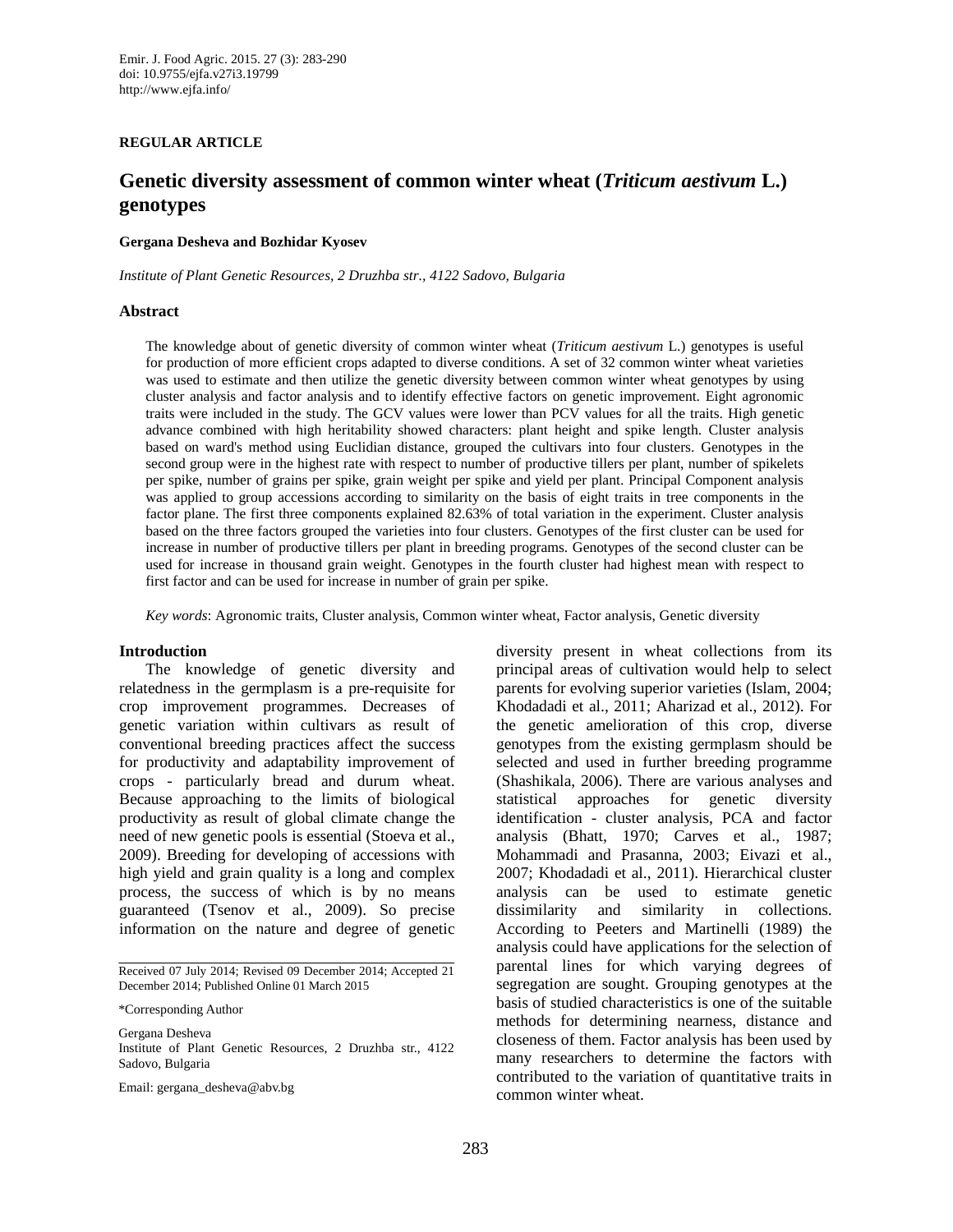The aim of this study was to estimate and then utilize the potential genetic diversity between common winter wheat genotypes and to identify effective factors on genetic improvement.

### **Materials and Methods**

The study is carried out in the experimental field of Institute of Plant Genetic Resources "Konstantin Malkov"-Sadovo, Bulgaria during 2011-2013 growing seasons. Thirty two common winter wheat varieties from different countries (Rumania, Serbia, Hungary and China) were examined (Table 1). The cultivars were sown in harvest plots each of 10 m2 in three replications, in the randomized block design. Normal agronomic and cultural practices were applied to the experiment throughout the growing seasons. The agronomic characters were taken after harvesting the plants. From each variety, 20 plants were collected for biometrical measurements. Data were registered for number of productive tillers per plant, plant height, spike length, number of spikelets per spike, number of grains per spike, grain weight per spike, thousand grain weight and grain yield per plant. The mean data from all eight characters were used to analysis of variance according to Lidansky (1988). Genotypic and phenotypic variances, genotypic and phenotypic coefficient of variability, broad sense heritability were calculated according to Singh & Chaudhary (1985). Genetic advance in terms of percentage of means was assessed by Brim et al. (1959). Hierarchical cluster analysis (Ward's method) using Euclidian distance was performed by using the STATISTICA software. PC-analysis was applied to group accessions according to similarity on the basis of eight traits (number of productive tillers per plant, plant height, spike length, number of spikelets per spike, number of grains per spike, grain weight per spike, thousand grain weight and grain yield per plant) in three components in the factor plane by using SPSS 13 software and the related clusters were plotted based on the main components.

### **Results**

# **Analysis of variance**

The results of analysis of variance are shown in Table 2. The values of mean squares for all eight characters indicated highly significant differences between common winter wheat accessions (Table 2).

Phenotypic variance ranged from 0.42 (grain weight per spike) to 201.09 (plant height). Values of genotypic variances ranged between 0.08 (grain weight per spike) and 166.95 (plant height) (Table 3). Higher phenotypic and genotypic variance values of 201.09 and 166.95 for plant height and 142.35 and 40.39 for number of grains per spike were recorded in the study.

| No. | Genotype   | Country of origin | No. | Genotype      | Country of origin |
|-----|------------|-------------------|-----|---------------|-------------------|
|     | Gruia      | Romania           | 17  | Evropa 90     | Serbia            |
| 2   | Faur       | Romania           | 18  | Renesansa     | Serbia            |
| 3   | Litera     | Romania           | 19  | Gora          | Serbia            |
| 4   | Boema      | Romania           | 20  | Rapsodia      | Serbia            |
| 5   | Golosa     | Romania           | 21  | Lillyana      | Serbia            |
| 6   | Delabrad   | Romania           | 22  | Xu zhou 2962  | China             |
|     | Izvor      | Romania           | 23  | Feng kang 8   | China             |
| 8   | MV-Kikelet | Hungary           | 24  | Da mai zi     | China             |
| 9   | MV-Lepeny  | Hungary           | 25  | Long chun $8$ | China             |
| 10  | MV-Aprod   | Hungary           | 26  | Long chun 5   | China             |
| 11  | MV-Taller  | Hungary           | 27  | Karma         | Ukraine           |
| 12  | Gordana    | Serbia            | 28  | Fermerka      | Ukraine           |
| 13  | Dragana    | Serbia            | 29  | Statna        | Ukraine           |
| 14  | Zvezdana   | Serbia            | 30  | Zapashna      | Ukraine           |
| 15  | Pobeda     | Serbia            | 31  | Harkiyska 81  | Ukraine           |
| 16  | Rusiya     | Serbia            | 32  | Lyutizha      | Ukraine           |

Table 1. List of accessions included in the investigation.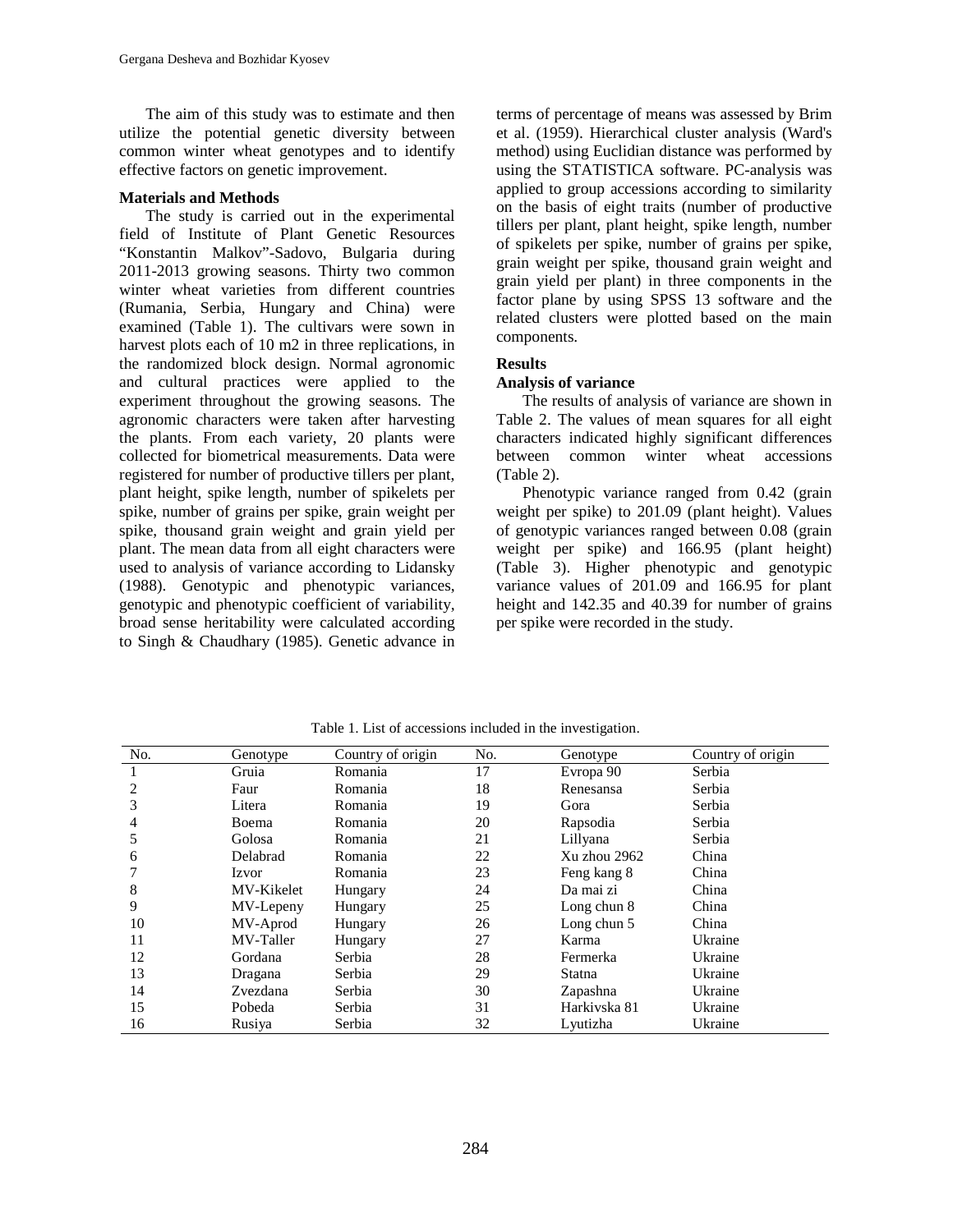| <b>Characters</b>                         | Minimum | Maximum | Means | Mean squares | Standard error<br>of means |
|-------------------------------------------|---------|---------|-------|--------------|----------------------------|
| Number of productive tillers per<br>plant | 3.20    | 7.40    | 5.11  | $5.87***$    | 0.19                       |
| Plant height                              | 66.00   | 117.00  | 91.97 | 868.86***    | 2.33                       |
| Spike length                              | 9.20    | 17.60   | 13.06 | $29.66***$   | 0.43                       |
| Spikelets per spike                       | 17.60   | 22.80   | 20.01 | $7.40***$    | 0.22                       |
| Number of grains per spike                | 40.00   | 70.20   | 53.92 | $303.90***$  | 1.38                       |
| Grain weight per spike                    | 1.58    | 2.82    | 2.17  | $0.74***$    | 0.07                       |
| Thousand grain weight                     | 28.35   | 48.86   | 40.10 | 103.39***    | 0.80                       |
| Grain yield per plant                     | 3.20    | 11.42   | 6.87  | $26.69***$   | 0.41                       |

Table 2. Minimum, maximum, means, mean squares and standard error of means for eight quantitative characters of thirty two genotypes (*Triticum aestivum* L.).

 $\overline{\ast}$  <0.05,  $\overline{\ast}$  <0.01,  $\overline{\ast}$  <0.001

Table 3. Genetic parameters of various yield components of 32 common winter wheat genotypes.

| Characters                                | Genotypic<br>variance | Phenotypic<br>variance | Genotypic<br>coefficient of<br>variability, % | Phenotypic<br>coefficient of<br>variability, % | Heritability,<br>$\%$ | Genetic<br>advance,<br>% of means |
|-------------------------------------------|-----------------------|------------------------|-----------------------------------------------|------------------------------------------------|-----------------------|-----------------------------------|
| Number of productive<br>tillers per plant | 0.96                  | 2.02                   | 19.18                                         | 27.83                                          | 47.51                 | 27.23                             |
| Plant height                              | 166.95                | 201.09                 | 14.05                                         | 15.42                                          | 83.02                 | 26.37                             |
| Spike length                              | 5.70                  | 6.88                   | 18.28                                         | 20.08                                          | 82.87                 | 34.28                             |
| Number of spikelets per<br>spike          | 1.10                  | 3.02                   | 5.23                                          | 8.69                                           | 36.28                 | 6.49                              |
| Number of grains per<br>spike             | 40.39                 | 142.35                 | 11.79                                         | 22.13                                          | 28.37                 | 12.93                             |
| Grain weight per spike                    | 0.08                  | 0.42                   | 13.14                                         | 29.92                                          | 19.30                 | 11.90                             |
| Thousand grain weight                     | 13.14                 | 50.83                  | 9.04                                          | 17.78                                          | 25.85                 | 9.47                              |
| Grain yield per plant                     | 3.61                  | 12.27                  | 27.66                                         | 51.00                                          | 29.42                 | 30.90                             |

The Genotypic coefficient of variability (GCV) ranged from 5.23% for number of spikelets per spike to 27.66% for grain yield per plant, whereas, phenotypic coefficient of variability (PCV) ranged from 8.69% for number of spikelets per spike to 51.00% for grain yield per plant (Table 3). The recorded of GCV were high for grain yield per plant (27.66%), moderate for number of productive tillers per plant (19.18%), spike length (18.28%), plant height (14.05%), grain weight per spike (13.14%) and number of grains per spike (11.79%). The characters: number of spikelets per spike and thousand grain weight recorded low GCV estimates. The recorded of PCV were high for grain yield per plant (51.00%), grain weight per spike (29.92%), number of productive tillers per plant (27.83%), number of grains per spike (22.13%) and spike length (20.08%), moderate for thousand grain weight (17.78%) and plant height (15.42%).

### **Estimation of broad sense heritability and genetic advance**

Moderate heritability was recorded for number of productive tillers per plant (47.51%) and number of spikelets per spike (36.28%). High heritability estimates were observed for plant height (83.02 %) and spike length (82.87%). Genetic advance expressed as percentage of mean was high for spike length (34.28%), grain weight per spike (30.90%), number of productive tillers per plant (27.28%) and plant height (26.37%).

### **Clustering of genotypes**

Hierarchical cluster analysis based on Euclidean dissimilarity using Ward's method classified the tested wheat cultivars into four significant different clusters at 50% linkage distance (Figure 1). The first cluster included six genotypes, the second cluster seven, the third cluster six and the forth cluster thirteen genotypes. Analysis of mean and standard deviation were made for all four clusters (Table 4). Feng kang 8,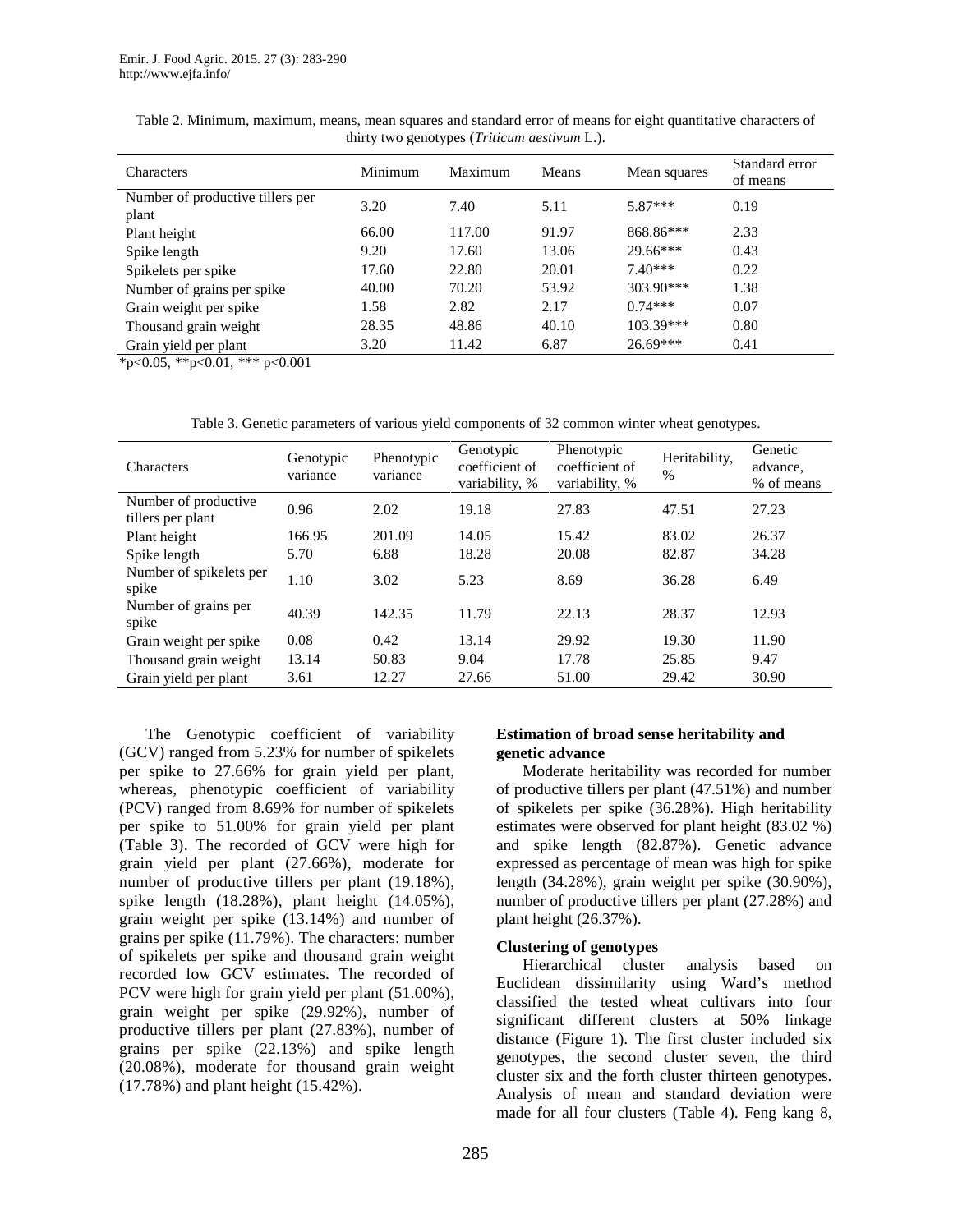Da mai zi, Long chun 8, Long chun 5, Zapashna and Harkivska 81 were grouped in the first cluster including 18.75% of total genotypes. The average values of genotypes in this cluster for number of productive tillers per plant, plant height, grain weight per spike, thousand grain weight and grain yield per plant were higher than the total means of all genotypes (Table 4). Standard deviations of traits in this group except number of productive tillers per plant, number of grains per spike and grain weight per spike were less than the total standard deviations. Genotypes in this cluster had greatest values for plant height (110.00) and 1000 grain weight (48.55). Rusiya, Lillyana, Renesansa, Gora, Evropa 90, Pobeda and Lyutizha genotypes were classified in second cluster including 21.87% of total genotypes. Genotypes in this group were in the highest rate with respect to number of productive tillers per plant (6.26), number of spikelets per spike (20.86), number of grains per spike (58.17), grain weight per spike (2.37) and yield per plant (9.73). Karma, Izvor, Dragana, Rapsodia, Golosa and MV-Lepeny genotypes were classified in third cluster including 18.75% of total genotypes. The average values of traits in this group except plant height were less than total means of all genotypes. In the fourth cluster 13 genotypes were classified including 40.62% of total varieties. Values of number of productive tillers per plant, plant height, thousand grain weight and grain yield per plant in this cluster were less than the total means of all genotypes. Genotypes in this cluster were in the highest rate with respect to spike length (14.69) and in the least rate with respect to plant height.

#### **Principal component analysis (PC-analysis)**

PC-analysis was applied to arrange accessions by their similarity. The values of the three components to each of the studied parameters were calculated empirically. The first three factors explained 82.63% of total variation (Table 5). First factor determining 36.72% of the variation has an important role to justify alteration of spike length, number of spikelets per spike, number of grains per spike and grain weight per spike (Table 5). Second factor had justified 29.91% of total variance. The factorial coefficients of number of productive tillers per plant and grain yield per plant were high and positive. In the third factor that had explained 16.00% of alteration, thousand grain weight had the greatest effect.

Cluster analysis based on the three factors grouped the varieties into four groups (Fig. 2). Average of factors for each cluster is shown in table 6. In the first cluster, five accessions were classified including 15.62% of total genotypes. Varieties in this cluster were in the highest rate with respect to second factors. Second group comprises 9 varieties including 28.13% of total genotypes. The varieties in this cluster had greatest values for third factor. Therefore, these genotypes were superior with respect to 1000 grain weight. In the third group, 11 genotypes were classified including 34.38% of total accessions. In the fourth group, 7 varieties were classified 21.87% of total genotypes. Genotypes in this cluster had highest mean with respect to first factor.



Figure 1. Tree diagram of 32 genotypes for 8 studied variables using hierarchical cluster analysis (Ward's method and Euclidean distance).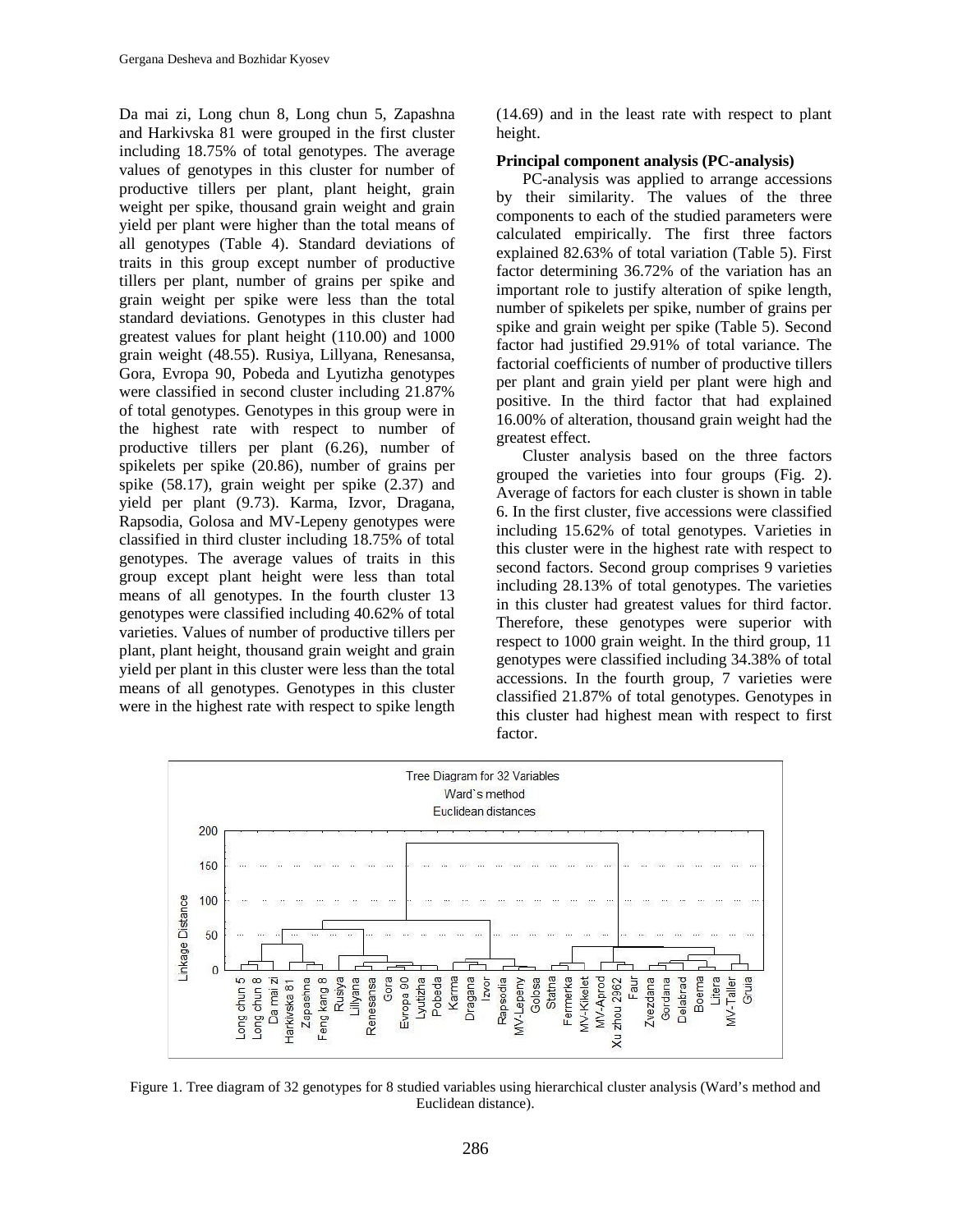| <b>Rotated Component Matrix</b>        |          |          |          |
|----------------------------------------|----------|----------|----------|
| <b>Characters</b>                      | Factor 1 | Factor 2 | Factor 3 |
| Number of productive tillers per plant | 0.033    | 0.961    | $-0.009$ |
| Plant height                           | $-0.396$ | 0.228    | 0.685    |
| Spike length                           | 0.601    | $-0.409$ | $-0.332$ |
| Spikelets per spike                    | 0.795    | 0.209    | $-0.084$ |
| Number of grains per spike             | 0.931    | 0.117    | $-0.074$ |
| Grain weight per spike                 | 0.827    | 0.121    | 0.527    |
| Thousand grain weight                  | 0.118    | 0.043    | 0.939    |
| Grain yield per plant                  | 0.256    | 0.886    | 0.273    |
| Eigen values                           | 2.937    | 2.392    | 1.281    |
| Proportional variance,%                | 36.719   | 29.905   | 16.006   |
| Cumulative variance, %                 | 36.719   | 66.624   | 82.630   |

| Table 5. Factor analysis of traits using principal components analysis in 32 wheat genotypes. |  |  |
|-----------------------------------------------------------------------------------------------|--|--|
|                                                                                               |  |  |



Figure 2. Tree diagram of 32 genotypes for 3 extracted factors using hierarchical cluster analysis (Ward's method and Euclidean distance).

Table 6. The average of traits for achieved groups from cluster analysis based on factor analysis in 32 wheat genotypes.

|           | Factor 1 | Factor 2 | Factor 3 |
|-----------|----------|----------|----------|
| Cluster 1 | 0.451    | 1.664    | 0.121    |
| Cluster 2 | 0.619    | $-0.125$ | 0.857    |
| Cluster 3 | $-1.071$ | $-0.326$ | $-0.085$ |
| Cluster 4 | 0.564    | $-0.513$ | $-1.055$ |

#### **Discussion**

In present study, 32 genotypes of common winter wheat varieties were studied to assess their genetic potential. The analysis of variance showed the presence of significant differences between common winter wheat accessions for all traits analyzed with probability  $F < p 0.001$ . According to many researcher as Kamat (1996), Kamboj et al.(2000), Shashikala (2006), Yousaf et al. (2008), Kalimullah et al. (2012) and Kumar et al. (2014)

this means the existence of a high degree of genetic variability in the material to be exploited in breeding program.

The assessment of heritable and non-heritable factors in the total variability observed is indispensable in adapting suitable breeding procedure. The heritable portion of the overall observed variation can be ascertained by studying the components of variation such as GCV, PCV, and predicted genetic advance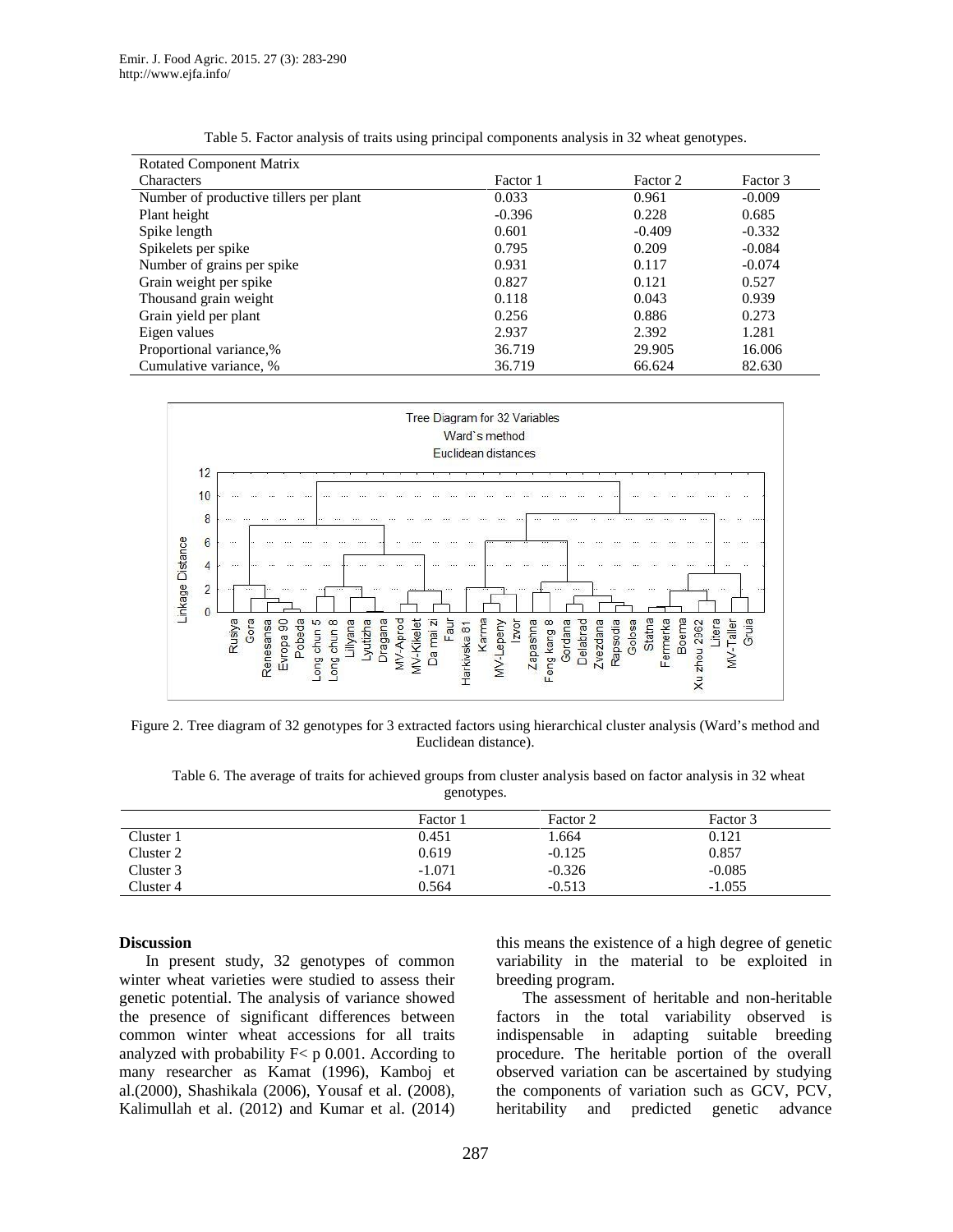(Shashikala, 2006). In the study GCV was high for grain yield per plant, moderate for number of productive tillers per plant, spike length, plant height, grain weight per spike and number of grains per spike. The GCV values were lower than PCV values for all the traits which reflect the influence of environment on the expression of traits. These findings were in agreement with those of Panwar and Singh (2000), Bergale et al. (2001), Pawar et al. (2002), Dwivedi et al. (2004) and Kumar et al. (2014).

Heritability in broad sense is that portion of total variability or phenotypic variability which is heritable and due to the genotype. It is a measure of the extent of phenotypic variation caused by the action of genes. According to Kumar et al. (2014) heritability in broad sense plays an important role in deciding the suitability and strategy for selection of a character. In our investigation high estimates of heritability (above 60%) in broad sense were recorded for two characters studied (plant height- 83.02% and spike length- 82.87%). The highest heritability values indicate that heritability may be due to higher contribution of genotypic component. Similar results were reported by Panwar and Singh (2000), Jedynski (2001), Kashif et al. (2004), Asif et al. (2004) and Rasal et al. (2008). Heritability estimates along with genetic advance are normally more helpful in predicting the gain under selection than heritability estimates alone (Johnson et al., 1955; Athwal and Gain Singh 1966, Anshuman et al., 2013). The high genetic advance accompanied with high estimate of heritability observed for plant height and spike length indicates that heritability is mainly due to additive gene effect and selection may be effective to improve the traits. Similar results also reported by Thakur et al. (1999), Dwivedi et al. (2002) and Sharma and Garg (2002).

Quantification of genetic diversity existing within and between groups of germplasm is important and particularly useful in proper choice of parents for realizing higher heterosis and obtaining useful recombinants. In the present investigation hierarchical cluster analysis based on Euclidean dissimilarity using Ward's method grouped the tested common winter wheat cultivars into four significant different clusters. Genotypes in the first cluster had greatest values for plant height and 1000 grain weight. Genotypes in the second group were in the highest rate with respect to number of productive tillers per plant, number of spikelets per spike, number of grains per spike, grain weight per spike and yield per plant. Crossing among existing genotypes in first and second groups provided more possibility to having more genetic variance and optimal genotypes with respect to yield performance. Genotypes in the fourth cluster were in the highest rate with respect to spike length and in the least rate with respect to plant height. The highest genetic distance was observed between Long chun 5 and Gruia. According to Khodadadi et al. (2012), Rahim et al. (2010) and Ali et al. (2008) the cross between genotypes with maximum genetic distance can be used in breeding programs to achieve maximum heterosis. In our investigation Long chun 5 and Gruia showed the highest genetic distance.

Principal Component Analysis arranges accessions by their similarity. The first three components explained 82.63% of total variation. First factor determining 36.72% of the variation has an important role to justify alteration of spike length, number of spikelets per spike, number of grains per spike and grain weight per spike. If the selection had complemented on the basis of first factor, this selection will has the most effectiveness in the grain yield. Cluster analysis based on the three factors grouped the varieties into four groups. Genotypes of the first cluster can be used for increase in number of productive tillers per plant in breeding programs. Genotypes of the second cluster can be used for increase in thousand grain weight. Genotypes in the fourth cluster had highest mean with respect to first factor. Members of this group can use for increase in number of grain per spike, in breeding programs.

# **Conclusion**

Analysis of variance showed highly significant differences among the accessions for all characters included in the study. The recorded of GCV, were high for grain yield per plant (27.66%). GCV values were lower than PCV values for all the traits which reflect the influence of environment on the expression of traits. High heritability estimates were recorded for plant height (83.02 %) and spike length (82.87%). Genetic advance expressed as percentage of mean was high for spike length (34.28%), grain weight per spike (30.90%), number of productive tillers per plant (27.28%) and plant height (26.37%). The high genetic advance accompanied with high estimate of heritability observed for plant height and spike length indicates that heritability is mainly due to additive gene effect and selection may be effective to improve the traits. Parents may be selected from those clusters which had significant genetic distance for crossing in order to obtain genetic recombination and transgressive segregation in the subsequent generations.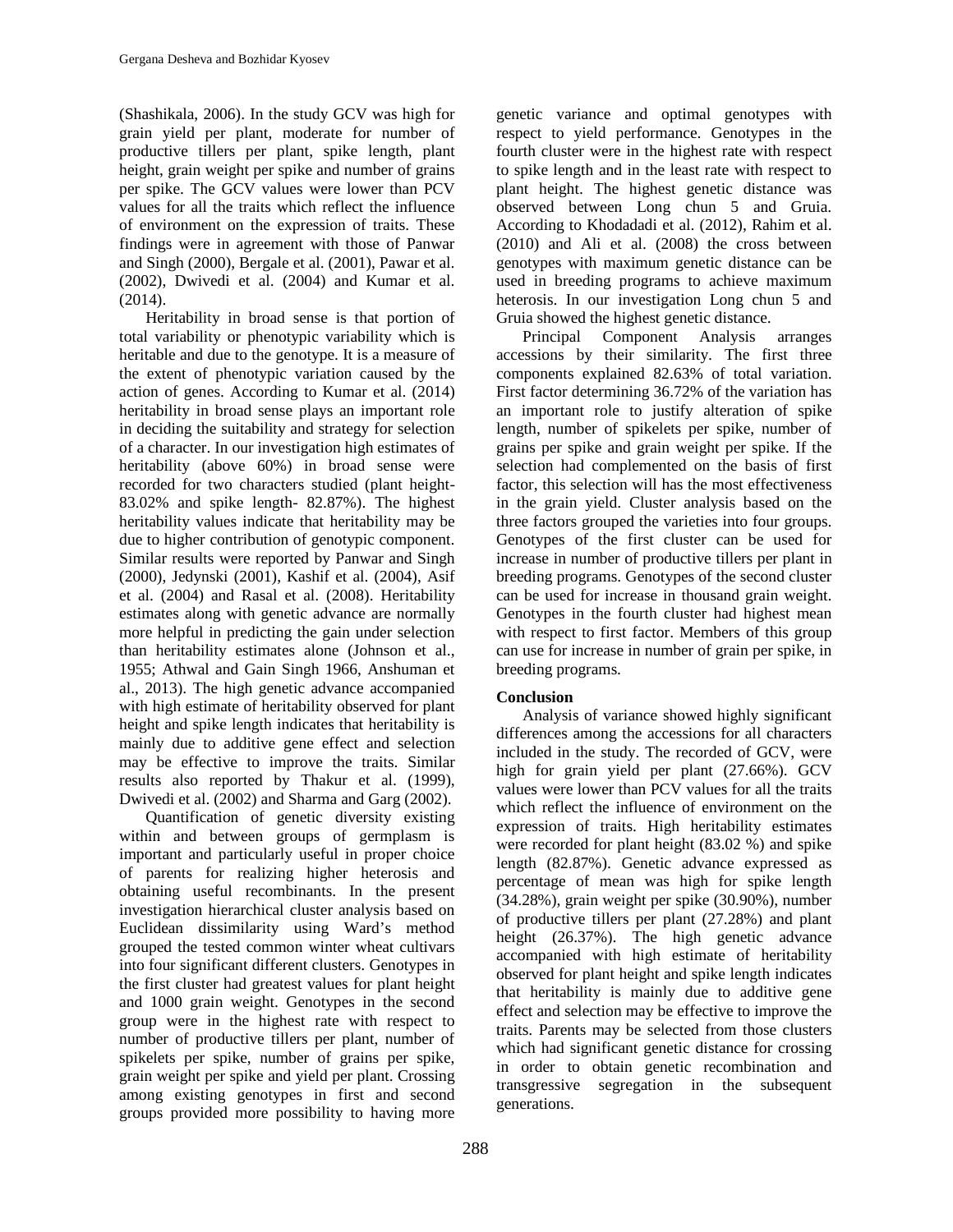# **Author contributions**

G. D. designed and conducted most of the experiments, analyzing the results and preparing the manuscript and B. K. assisted field activities and data collections.

# **References**

- Aharizad S., S. Mohsen, M. S. Abolghasem and E. Khodadadi. 2012. Multivariate analysis of genetic diversity in wheat (*Triticum aestivum* L.) recombinant inbred lines using agronomic traits. Annals of Biol. Res. 3(5):2118-2126.
- Ali, Y., B. M. Atta, J. Akhter, P. Monneveux, Z. Lateef. 2008. Genetic variability, association and diversity studies in wheat (*Triticum aestivum* L.) germplasm. Pak. J. Bot. 40:2087- 2097.
- Anshuman, V., N. Dixit, Dipika, S. Sharma, S. Marker. 2013. Studies on heritability and genetic advance estimates in Maize genotypes. Biosci. Disc. 4(2):165-168.
- Asif, M., M. Y. Mujahid, M. S. Kisana, S. Z. Mustafa and I. Ahmad. 2004. Heritability, genetic variability and path analysis of traits of spring wheat. Sarhad J. Agric. 20(1):87-91.
- Athwal, D. S. and G. Singh. 1966. Variability in Kagni-1. Adaptation and genotypic and phenotypic variability in four environments. Indian J. Genet. Plant Breed. 26:153-161.
- Bergale, S., M. Billore, A. S. Halkar, K. N. Ruwali, S. V. S. Prasad and B. Mridulla. 2001. Genetic variability, diversity and association of quantitative traits with grain yield in bread wheat. Madras Agric. J. 88(7-9):457-461.
- Bhatt, G. M. 1970. Multivariate analysis approach to selection of parents for hybridization aiming at yield component in self pollination crops. Aus. J. Agric. Res. 21:1-7.
- Brim, C. A., H. W. Johnson and C. C. Cockerham. 1959. Multiple selection criteria in soybean. Crop Sci. 1:187-190.
- Carves, B. F., E. L. Smith, H. O. England. 1987. Regression and cluster analysis of environmental responses of hybrid and pure line winter wheat cultivars. Crop Sci. 27:659- 664.
- Dwivedi, A. N., I. S. Pawar, M. Shashi and S. Madan. 2002. Studies on variability parameters and character association among yield and quality attributing traits in wheat. Haryana Agric. Univ. J. Res. 32(2):77-80.
- Dwivedi, A. N., I. S. Pawar and S. Madan. 2004. Studies on variability parameters and characters association among yield and quality attributing traits in wheat. J. Crop Res. 32:77- 80.
- Eivazi, A. R., M. R. Naghavi, M. Hajheidari, S. M. Pirseyedi, M. R. Ghaffari, S. A. Mohammadi, I. Majidi, G. H. Salekdeh and M. Mardi. 2007. Assessing wheat (*Triticum aestivum* L.) genetic diversity using quality traits, amplified fragment length polymorphisms, simple sequence repeats and proteome analysis. Ann. App. Biol. 152:81-91.
- Islam, M. R. 2004. Genetic diversity in irrigated rice. Pak. J. Biol. Sci. 2:226-229.
- Jedynski, S. 2001. Heritability and path coefficient analysis of yield components in spring wheat. Grupy Problemowej hoodowli Pszenicy. Proceeding of Symposium, pp. 30-31.
- Johnson, H. W., H. F. Robinson and R. E. Comstock. 1955. Estimates of genetic and environmental variability in soybeans. Agron. J. 47(7):314-318.
- Kalimullah, S., J. Khan, M. Irfaq and H. U. Rahman. 2012. Gentetic variability, correlation and diversity studies in bread wheat (*Triticum aestivum* L.) germplasm. J. Anim. Plant Sci. 22(2):330-333.
- Kamat, R. T. 1996. Genetic analysis of heat tolerance in tetraploid wheat. Ph.D. Thesis, University of Agricultural Sciences, Dharwad.
- Kamboj, M. C., Naveen, C. Subhandra, R. K. Yadav and N. Chaundra. 2000. Genetic analysis of yield and its components in bread wheat (*Triticum aestivum* L.). Atlas Agri-Bio. Res. 5(1):41-43.
- Kashif, M. and I. Khaliq. 2004. Heritability, correlation and path coefficient analysis for some metric traits in wheat. Internat. J. Agric. Biol. 06(1):138-142.
- Khodadadi, M., M. H. Fotokian and M. Miransari. 2011. Genetic diversity of wheat (*Triticum aestivum* L.) genotypes based on cluster and principal component analyses for breeding strategies. AJCS 5:17-24.
- Kumar, N., Sh. Markar and V. Kumar. 2014. Studies on heritability and genetic advance estimates in timely sown bread wheat (*Triticum aestivum* L.). Biosci. Disc. 5(1):64- 69.